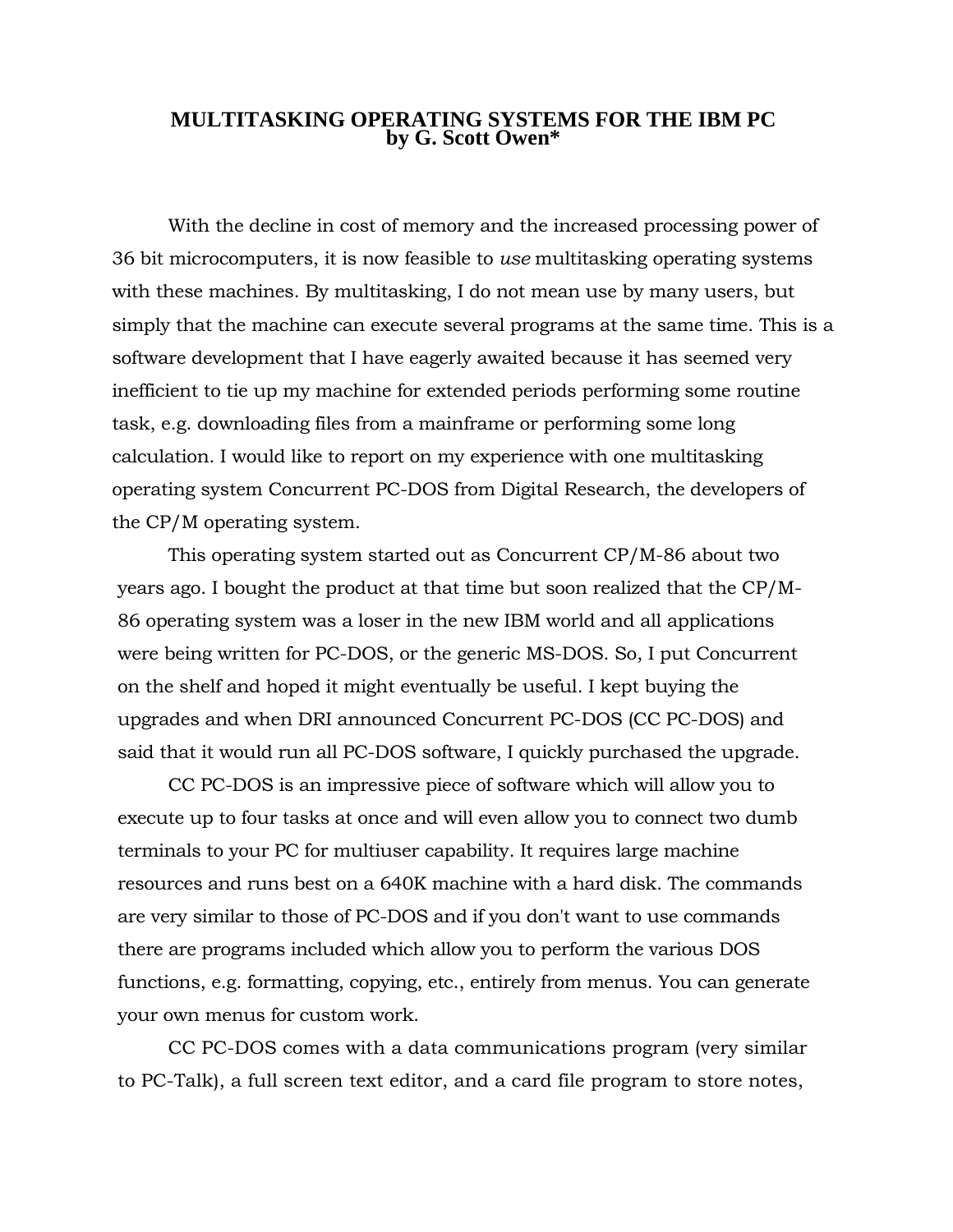addresses, etc. One problem is that all tasks must fit into memory at the same time and some programs require large amounts of memory. It is a windowing system and you can define windows of any size anywhere on the screen. If you have two monitors, (I have a graphics board and a monochrome adapter) then you can have one task displayed on each monitor). Switching from task to task is simple and you can have the task either continue to execute or be suspended when you switch to another one. This is useful as some programs write directly to the *screen,* e.g. Lotus 123, and so would show up even when you are looking at another task.

Being able to observe two tasks concurrently, by using two monitors, was very helpful. I could watch a file being sent or received using a data communications program while I was creating a program using a text editor. Another use was executing a program on one minitor while looking at the source code on the other. CC pc-nos is very efficient and takes little overhead in switching from task to task, i.e. performing four calculations at the same time took very close to a factor of four of the time required to do only one task.

The documentation is reasonably good except that it doesn't really tell you what you shouldn't do. r was really enjoying using CC PC-DOS but there were some problems. Occasionally the machine would totally lock up and I would have to turn it off and then back on (a cold boot). It wasn't clear, what was causing this problem but I thought I could live with it. But then DISASTER.

The machine locked up and when I turned it back on my hard disk would not boot up the system. I booted up the system on a floppy and then checked the hard disk with the PC-DOS utility CSKDSK. I got a very strange message for about twenty of my files as follows: "filename" CROSSLINKED ON CLUSTER 67 (or some such number). This esoteric message is not in the DOS manual. The two hidden system files on the hard disk (IBMOOS and IBMBIOS) *were* also cross-linked and this was why it wouldn't boot. I *was*  able to erase and then replace the other files but I couldn't replace the two